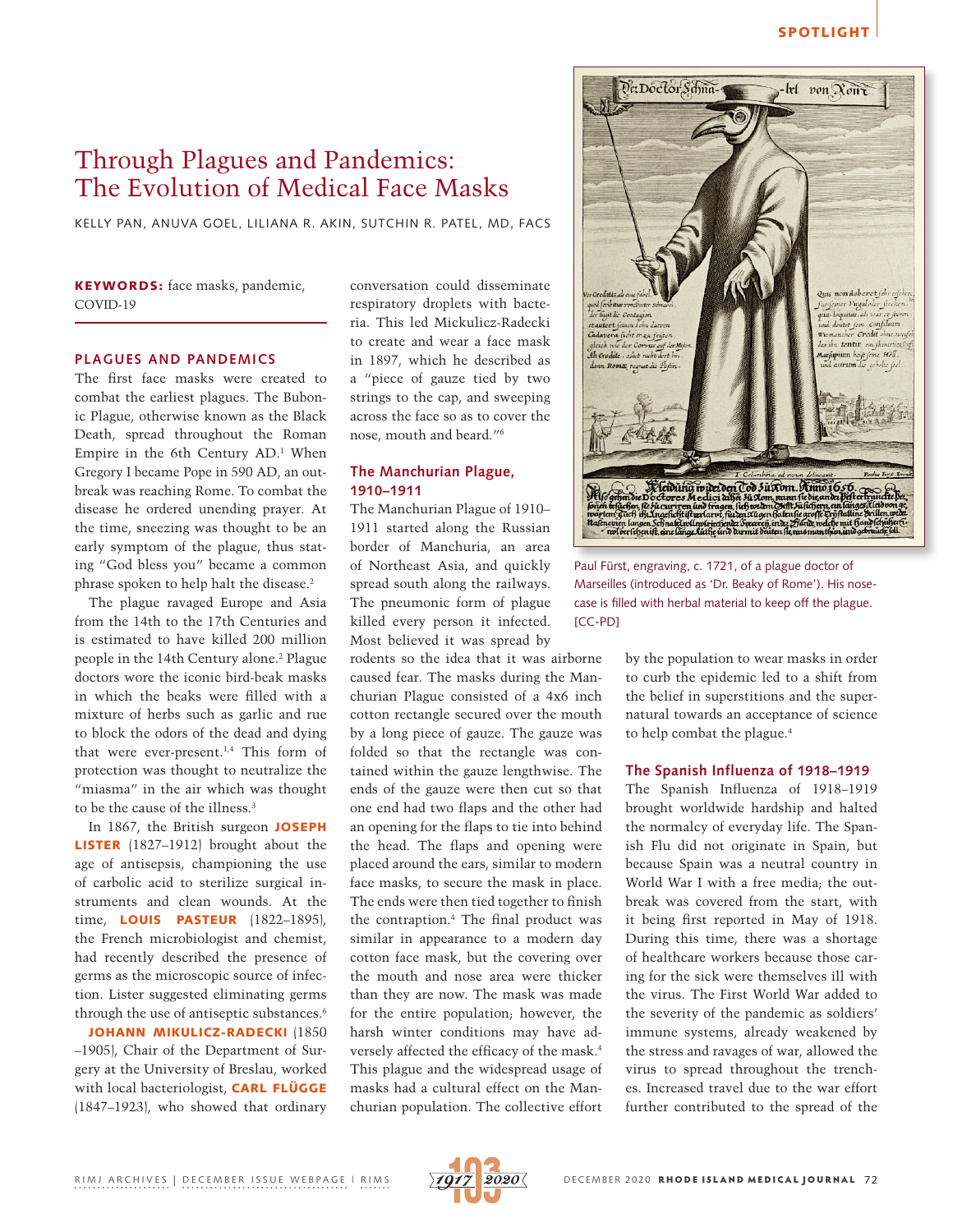virus.2 Deaths worldwide were estimated to be 50 million, with 675,000 deaths in the United States.7 During the 1918–1919 influenza pandemic, masks were mandatory for medical workers, police officers, and in certain American cities (citizens in San Francisco were fined \$5 if they were caught in public without a mask), but the mandate of face masks was not without protest.5 By this time, most masks were made of layers of cotton gauze with occasionally another layer of a less porous material surrounded by a metal frame. Furthermore, these masks were reusable and could be sterilized.5 The 1918–1919 influenza pandemic ended approximately 18 months after its outbreak. The wearing of face masks was thought to have played an important role in helping stop the spread of the disease during its course.<sup>2</sup>

# **THE DEVELOPMENT AND EVOLUTION OF FACE MASKS**

As discussed earlier, one of the first surgical masks, composed of a single layer of gauze, was described by Johann Mikulicz-Radecki in 1897. In 1899, Flugge, who was working with tuberculosis, demonstrated that ordinary conversation could disseminate bacteria-filled droplets from the nose and mouth. The droplet theory of infection substantiated the need for an effective face mask. In 1905, ALICE HAMILTON (1869–1970), a Chicago physician, proposed that scarlet fever was transmitted through droplet infection and recommended doctors wear masks at the time of surgery because of heavy droplet transmission from the mouth and nose while talking and teaching. This may have been the first recommendation that surgeons wear masks. While the use of gauze face masks to protect patients against wound infections was widespread in operating rooms by the late 1920s, the following decade saw a burst of innovation in surgical mask design. Some designs were especially creative: one mask proposed in 1930 consisted of a 14-karat gold-filled frame covered with wax paper, and another consisted of a paper napkin, two paper clips or safety pins, and two

rubber bands. The introduction of antibiotics in the 1940s briefly decreased interest in surgical masks, but it was soon discovered that antibiotics were not a substitute for good aseptic technique.<sup>8</sup>

The standardization and testing of surgical face masks began in earnest in the 1950s, establishing the basis for our present-day practices. Numerous tests were conducted to assess the effectiveness of masks in preventing the dissemination of germs from the wearer. Some tests involved placing petri dishes or glass slides at varied intervals from an individual to pick up exhaled germs. Other more tech-savvy tests visualized droplets and aerosols using high-speed cameras and strobe lights. Many of the principles established by these tests remain important to keep in mind today. For instance, it was discovered that the closeness of fit of the mask to the face is just as important as the material, that semi-porous filtering masks are more effective than nonporous deflector masks, and that masks quickly lose their filtration capability once wet.<sup>9</sup>

In the modern era, there has been a scarcity of experimental evidence to support the effectiveness of face masks in the prevention of surgical site infections.6 What literature there is on the subject is dated and has had poorly explained methodology. Furthermore, it is uncertain that the results of these studies can be extrapolated to today given the usage of new antiseptic techniques since their completion. Face masks have also been thought to have utility in that they act as a physical barrier against blood and bodily fluid splashes during surgery. Despite clear evidence that face masks act to protect the staff from macroscopic facial contamination, there are studies that suggest that they fail to protect surgeons from sub-micrometer contaminants. The use of face shields may help mitigate this risk. Given that there has been little evidence that face masks cause harm, proponents err on the side of caution and encourage their continued use, stressing there is no room for complacency when it comes to both patient and surgeon safety.

#### **The Hawk's Nest Tunnel disaster**

Respirator-type masks that protect the wearer from inhaling pathogens have become heavily associated with the medical field today during the COVID-19 pandemic. These respirators were originally developed in the mining industry. In 1919, the U.S. Bureau of Mines (USBM) began working to address the high fatality rate of mineworkers by establishing the first respirator certification program.10 From the beginning, inequalities existed in workers' access to respiratory protection, as exemplified by one of the deadliest disasters in American industrial history, the Hawk's Nest Tunnel disaster of the 1930s. From 1930–1935, three thousand men, the majority of whom were Black migrant workers from the South, worked on the construction of a tunnel near Gauley Bridge, West Virginia. In the construction process, they found the mineral silica and were forced to mine it without any respiratory protection. As a result, an estimated one-third of the workers died from acute silicosis and related conditions. Notably, the dangers of silica dust were well-known to the company, as their engineers wore respirators inside the tunnel.<sup>11</sup> The disaster accelerated the adoption of standards for dust, fume, and mist respirators, but it was not until the passage of the Occupational Safety and Health Act of 1970 that the federal government began requiring employers to provide adequate respiratory protection to all workers.

In 1972, the USBM approved the first single-use N95 respirator, which is the respirator-type mask that many of us are familiar with today. The designation of "N95" is a government efficiency rating that means the mask blocks about 95 percent of particles that are 0.3 microns in size or larger.<sup>12</sup> The material in these respirators is designed to trap small particles using a method called corona electrostatic charging, which allows the fabric to filter particles ten times more efficiently than uncharged fabrics. The importance of the electrostatic charge also means that a wet N95 mask loses its effectiveness. The

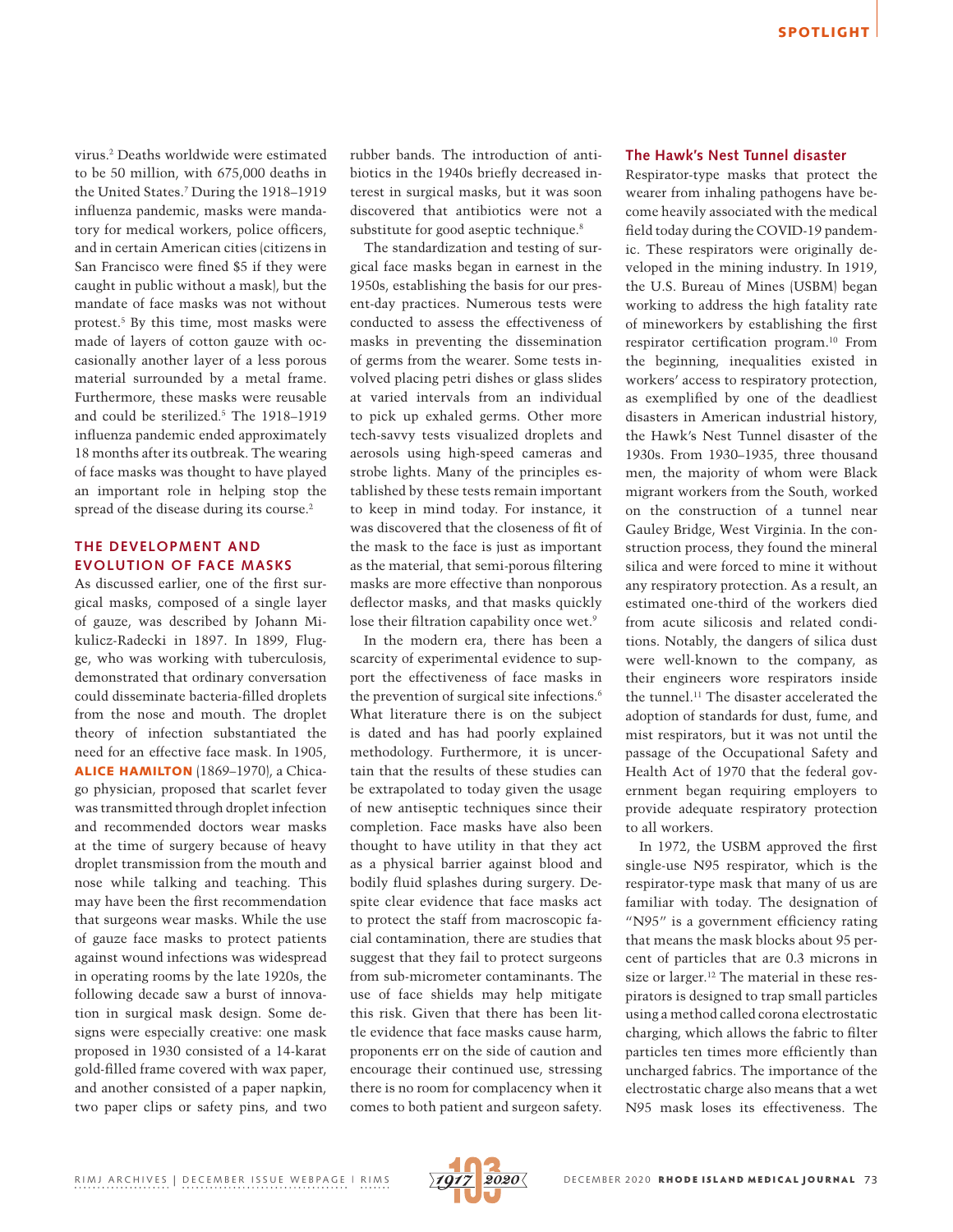adoption of respirator-type masks in the medical field began in the 1990s, when healthcare workers began wearing them to protect themselves from drug-resistant tuberculosis, and their use in healthcare and other industries continues to the present day. Unfortunately, with the scarcity of personal protective equipment during the COVID-19 pandemic, complaints of unequal access to respiratory protection in the workplace have again arisen, with accounts of allied health professionals, interpreters, and room cleaners not receiving the same level of protection as doctors and nurses, despite their equally close contact with COVID-19 patients.<sup>13</sup>

#### **FACE MASKS TODAY**

SARS-CoV-2 is a viral respiratory illness, which has grown within six months from an outbreak in Wuhan, China to a pandemic that has claimed over a million lives. To stem the spread of the virus, face masks have been one measure at the center of the debate around health guidance, in addition to social distancing, shut-downs, testing, and quarantining.

The guidance around mask usage, through the World Health Organization (WHO) and the United States Centers for Disease Control and Prevention (CDC), has shifted over the course of the pandemic. These shifts are attributed to new evidence that has come to light on the asymptomatic transmission of SARS-CoV-2, whereby an infected individual can spread the virus through aerosol, before or without the presence of symptoms.14 The initial WHO recommendations, in January 2020, recommended medical mask use only for individuals with respiratory symptoms and for healthcare workers.<sup>15</sup> However, by June 2020, the agency's guidance was recommending cloth mask use among the general population, with medical mask use still restricted for vulnerable populations, those with respiratory symptoms, and healthcare workers.<sup>16</sup>

Despite the recent WHO guidance, the implementation of these guidelines has varied geographically. In China, mask usage reflected cultural norms around hygiene and collective health benefits. In contrast, in countries like the United States, which value individualism, mask-wearing had not initially been readily accepted.17 The lack of compliance conveys an urgency to communicate proper information about mask type and usage to the U.S. population. There are several types of masks that are being commonly used during the pandemic, including medical masks (such as N95 respirators and surgical masks) and cloth masks, often made out of common household materials, such as bandanas or T-shirts. The varying characteristics of mask materials affect their effectiveness, particularly in the context of source control, restricting an infected person's viral shedding to protect others in close proximity.14,16

N95 respirators, reserved primarily for healthcare workers, are made of multiple fibers of polymer, and have the added benefit of protecting the wearer with a nearly one hundred percent filtration efficiency.18 With the shortage in the supply of personal protective equipment (PPE), even healthcare workers were finding a need to reuse these masks. However, a recent study found that autoclave sterilization procedures reduced the filtration efficiency of N95 respirators, particularly for small- to medium-sized particles, indicating that multiple uses of these masks come with disadvantages to personal safety.19 The N95 mask with a valve is a variation that is also being commonly used. However, this mask has a one-way filtration system, such that, contrary to the source control method, it only protects the wearer by filtering inhaled air, without conferring protection to people nearby.14 Thus, for public health purposes of mitigating COVID-19 spread, this type of mask should be avoided. Surgical masks are made of multiple layers of propylene, and demonstrate a filtration capability not by physically blocking the particle through Van der Waals interactions with the fibers, but rather by creating an electrostatic charge difference between the fiber and particle.18 However, exposure to moisture, perhaps from long-term use, sterilization procedures, or other means, could reduce the electrostatic nature of the mask, reducing its effectiveness.19

Cloth masks, recommended for use for the general public, are less effective at protecting the wearer, but can substantially reduce spread of the virus. A recent study visualized the spread of aerosol particles ejected from respiratory jets by utilizing mask-wearing mannequins and found that each cloth mask reduced propulsion by at least half the distance of an uncovered individual.20 Although bandanas had the highest thread count per inch, they only reduced propulsion to 4 feet, while a folded handkerchief limited propulsion to just over one foot, and a stitched mask made of quilting cotton limited propulsion to just 2.5 inches. Thus, aside from thread count, a greater number of layers of material in the mask also contributes to limiting propulsion, while increasing filtration efficiency as well, although an increase in layers can reduce mask breathability.18,20 Even though cloth masks do not match the efficacy of N-95 respirators and surgical masks, expansive use of these masks can drastically reduce spread.14 Mask fit and placement play an important role in preventing droplet escape. The most common sites of droplet escape include the top of a mask (which can be seen as fogging of glasses or eye protection) when there is not a tight fit at the nose as well as from the sides of the mask by the cheeks.20 Curtailing the spread of the virus requires wearing a mask when there is limited social distancing, and keeping the mask covering the mouth and nose while speaking, to limit droplet propulsion. Our understanding of how to best utilize face masks and their effectiveness continues to evolve. We thus recommend checking up to date information on the websites for the CDC [\(https://www.cdc.gov/coronavirus/](https://www.cdc.gov/coronavirus/2019-ncov/prevent-getting-sick/cloth-face-cover-guidance.html) [2019-ncov/prevent-getting-sick/cloth-face](https://www.cdc.gov/coronavirus/2019-ncov/prevent-getting-sick/cloth-face-cover-guidance.html)[cover-guidance.html](https://www.cdc.gov/coronavirus/2019-ncov/prevent-getting-sick/cloth-face-cover-guidance.html)) and WHO ([https://www.who.int/emergencies/diseases/](https://www.who.int/emergencies/diseases/novel-coronavirus-2019/advice-for-public/when-and-how-to-use-masks?gclid=Cj0KCQjw0YD4BRD2ARIsAHwmKVmoF9un4TY32DPfDOdCOvLK7-qGXAQQ1Rel9CCJR6ffT9RYEukaUhMaApUBEALw_wcB) [novel-coronavirus-2019/advice-for-public/](https://www.who.int/emergencies/diseases/novel-coronavirus-2019/advice-for-public/when-and-how-to-use-masks?gclid=Cj0KCQjw0YD4BRD2ARIsAHwmKVmoF9un4TY32DPfDOdCOvLK7-qGXAQQ1Rel9CCJR6ffT9RYEukaUhMaApUBEALw_wcB) [when-and-how-to-use-masks](https://www.who.int/emergencies/diseases/novel-coronavirus-2019/advice-for-public/when-and-how-to-use-masks?gclid=Cj0KCQjw0YD4BRD2ARIsAHwmKVmoF9un4TY32DPfDOdCOvLK7-qGXAQQ1Rel9CCJR6ffT9RYEukaUhMaApUBEALw_wcB)).